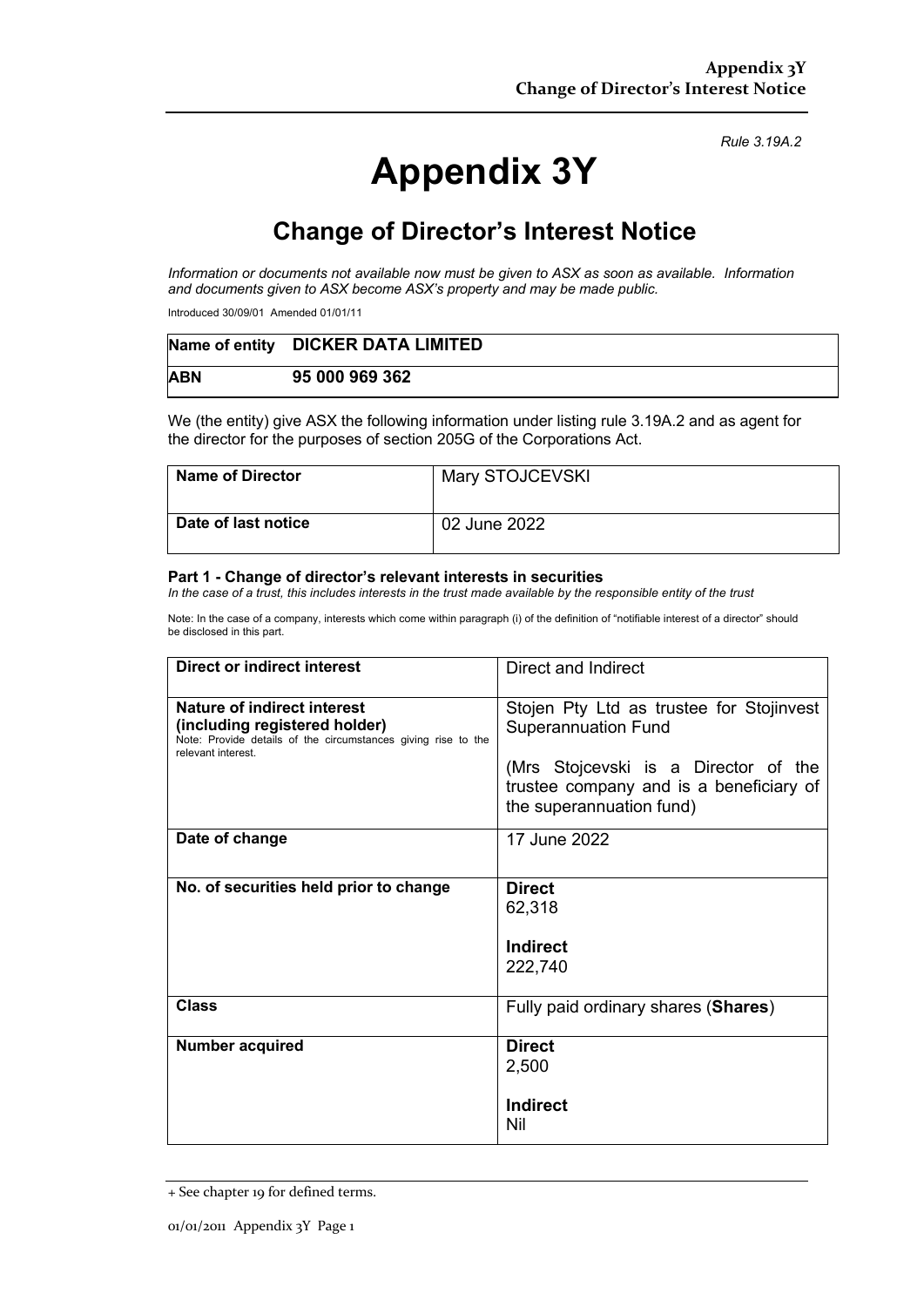| <b>Number disposed</b>                                                                                                                                                        | Nil                                                           |
|-------------------------------------------------------------------------------------------------------------------------------------------------------------------------------|---------------------------------------------------------------|
| <b>Value/Consideration</b><br>Note: If consideration is non-cash, provide details and estimated<br>valuation                                                                  | <b>Direct</b><br>\$10.676 per share<br><b>Indirect</b><br>N/A |
| No. of securities held after change                                                                                                                                           | <b>Direct</b><br>64,818<br>Indirect                           |
|                                                                                                                                                                               | 222,740                                                       |
| Nature of change<br>Example: on-market trade, off-market trade, exercise of options,<br>issue of securities under dividend reinvestment<br>plan,<br>participation in buy-back | On market trade                                               |

### **Part 2 – Change of director's interests in contracts**

Note: In the case of a company, interests which come within paragraph (ii) of the definition of "notifiable interest of a director" should be disclosed in this part.

| <b>Detail of contract</b>                                                                                       | Not applicable. |
|-----------------------------------------------------------------------------------------------------------------|-----------------|
| Nature of interest                                                                                              |                 |
| Name of registered holder<br>(if issued securities)                                                             |                 |
| Date of change                                                                                                  |                 |
| No. and class of securities to<br>which interest related prior to                                               |                 |
| change<br>Note: Details are only required for a contract in<br>relation to which the interest has changed       |                 |
| Interest acquired                                                                                               |                 |
| Interest disposed                                                                                               |                 |
| <b>Value/Consideration</b><br>Note: If consideration is non-cash, provide details<br>and an estimated valuation |                 |
| Interest after change                                                                                           |                 |

### **Part 3 –** +**Closed period**

| Were the interests in the securities or contracts $\vert$ No      |  |
|-------------------------------------------------------------------|--|
| $\vert$ detailed above traded during a $^+$ closed period $\vert$ |  |
| where prior written clearance was required?                       |  |

<sup>+</sup> See chapter 19 for defined terms.